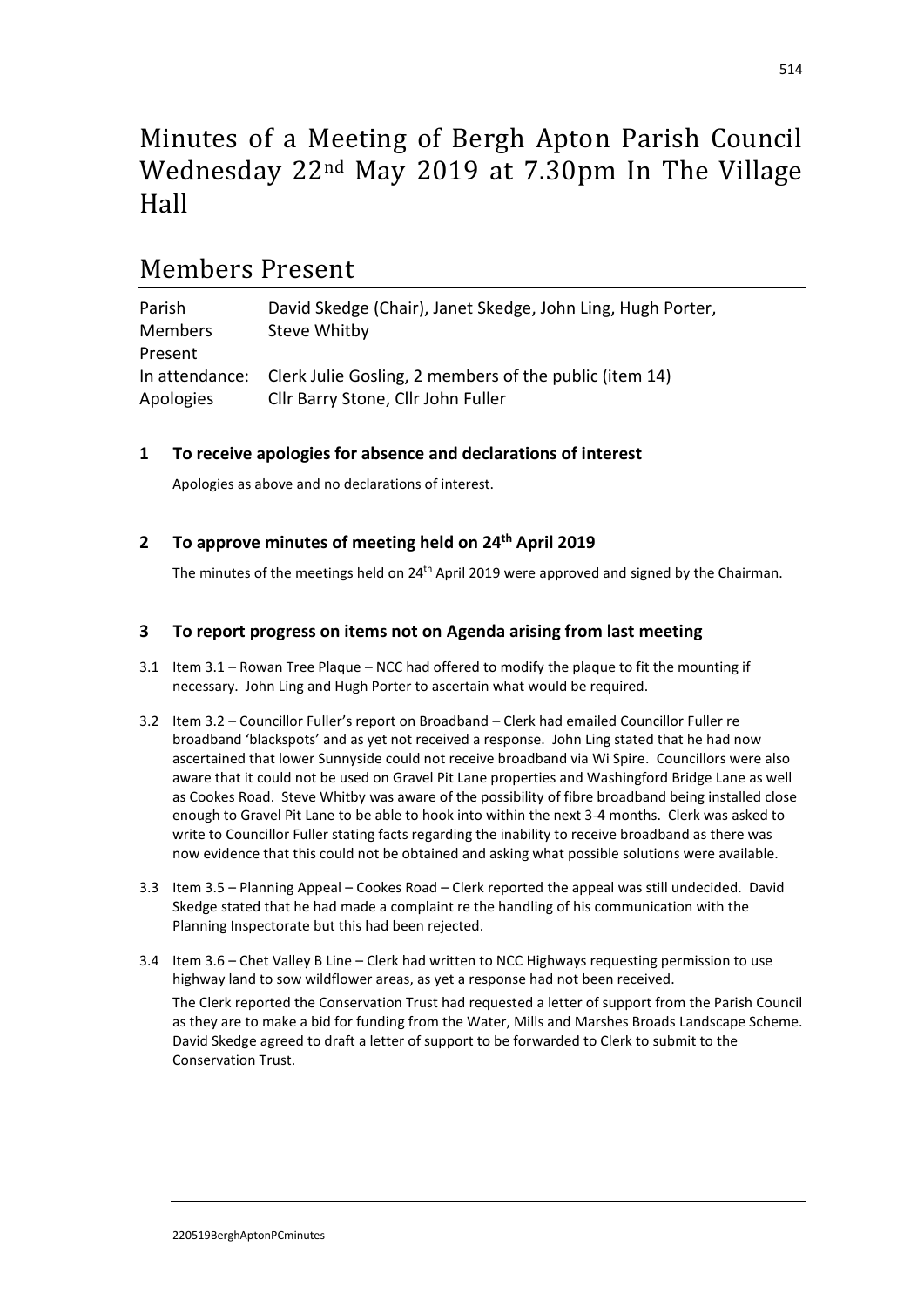## **4 Open forum for Public Participation: an opportunity to hear from members of the public**

Two members of the public present for item 14 only.

## **5 County Councillor's Report – Barry Stone**

None

## **6 District Councillor's Report – John Fuller**

None

## **7 Planning**

- 7.1 2019/0971 Land off Cookes Road, Bergh Apton erection of 1 dwelling. Councillors discussed the application and were in agreement to object to the proposal on the following grounds.
	- Narrowness of Cookes Road and considered a single track. The site has similar issues to the proposed appeal site opposite and wording of comments should be in line with those previously made by the Parish Council.
	- As proposed the building would be immediately adjacent to the road when the established dwelling line on Cookes Road and Hawthorn Drive is some 60 feet from the carriageway. Furthermore for safety reasons this would seem inappropriate.
	- Drainage issues Councillors are aware of the difficulties there were with the Hawthorn Drive development in terms of drainage and similar limitations would apply to this site
	- The hedge on the boundary is described as scrub in the application, but Councillors are aware that it is more than 100 years old and mature, believing that it would be protected by the Hedgerow Regulations 1997. Councillors consider that the hedge should not be removed.

Clerk to request an extension of time from South Norfolk Council to make comments. Clerk to prepare draft comments for Councillor consideration and agreement.

David Skedge reported he had undertaken further investigation into the Hedgerow Act and protection of ancient hedgerows. Councillors agreed they were keen to preserve the hedges in the village and that it would be useful if there was a definitive plan of hedges within the parish so that ancient hedges could be identified and published on the website. Agreed that John Ling and Steve Whitby would liaise with the Conservation Trust to see what could be achieved with their assistance. David Skedge to further look into the definition of protected hedges and the way in which they could be protected in terms of development.

#### **8 To consider candidates for co-option and elect Councillors for 2 vacancies**

Unfortunately no candidates had come forward for co-option. In view of this David Skedge had approached a couple of people asking whether they would wish to become Councillors, one of whom had confirmed they would wish to be co-opted and a further one was uncertain. David Skedge to pass contact details to the Clerk so that the potential co-optee could be invited to the next meeting.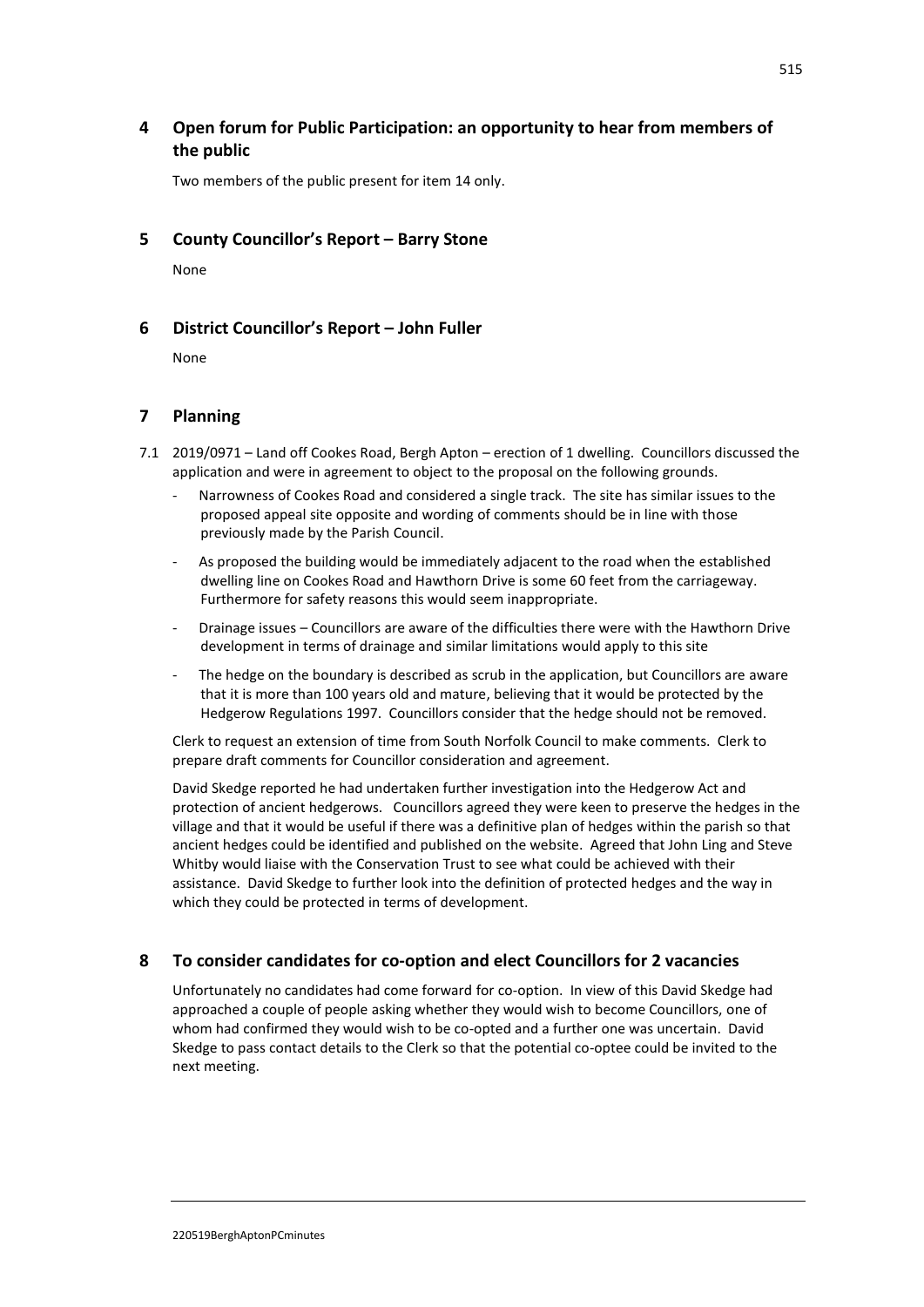#### **9 Finance**

- 9.1 Cheque raised and approved for Clerk's salary for May £174.72. Councillors also approved salary payment for June - £174.72, cheque to be raised in due course when payroll issue payslips.
- 9.2 Cheque raised and approved to Clerk for reimbursement of registration fee for Information Commissioner's office - £40.00
- 9.3 Cheque raised and approved to Norfolk Parish Training and Support for Councillor Induction training - £44.00
- 9.4 Cheque raised and approved to Clerk for reimbursement for website provider £57.48
- 9.5 Cheque raised and approved to Wicksteed for supply and installation of climbing dome £6,636.79
- 9.6 Clerk reported first half year precept of £2,079 had been received.
- 9.7 Clerk reported that the annual accounts were nearly ready for audit and these would be delivered in the next week to the internal auditor.

#### **10 To consider and approve updated asset register**

Clerk had circulated two updated asset registers, one for 2018/19 to be included in the internal audit and a further one to cover 2019/20 subject to any further purchases during the year.

2018/19 – Clerk reported that the sum for the play area equipment had been amended in line with addition of the new swing unit. Furthermore, agreed that the projector and War Memorial should now also be included.

2019/20 – Clerk reported that the sum for the play area equipment had been amended in line with the addition of the climbing dome. Projector and War Memorial to be added in keeping with 2018/19 Register.

#### **11 To consider insurance renewal quote and approve payment**

Clerk had circulated papers relating to the insurance renewal quoted prior to the meeting. Councillors discussed the current level of cover and considered it to be insufficient, particularly in view of recent work to the play area. Clerk requested to go back to the insurers requesting a revised quote based on additional cover for the play area and the inclusion of the newly acquired community projector. Clerk to circulate amended quote for Councillor's agreement and approval for payment.

#### **12 To consider playground refurbishment progress and further actions to be taken**

The contractor who had originally undertaken the ground works to the play area had been instructed to top up the bark since the new climbing dome had been installed and lay slabs adjacent to the entrance gate.

Concrete Sports had confirmed it was not necessary to have a hardstanding for the table tennis table, on this basis Councillors agreed to proceed with the purchase of the table with the additional cost of £100 for the matting at either end. The contractor had also confirmed that it would need a playing area of 8m x 4m. John Ling to mark out possible locations on the playing field for Village Hall Committee approval prior to Clerk writing to them for permission. Agreed not to proceed with the order until this had been resolved.